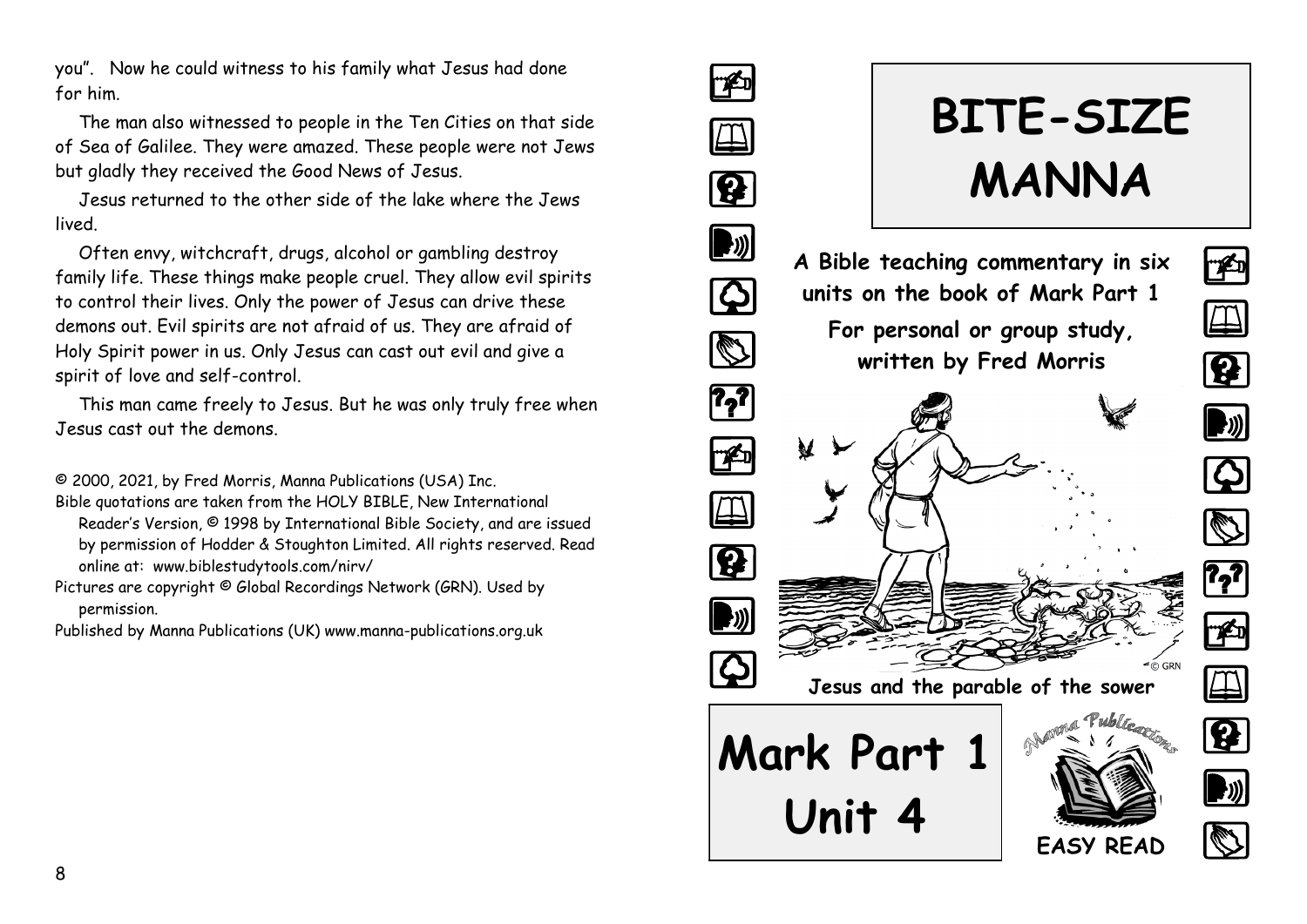#### **Unit 4: Mark Chapter 4 to Mark 5:21 The Parable of the Sower and the Seed**

Many people followed Jesus so He again sat in a boat to teach. Jesus taught the people many things using stories of life, called parables.

In this parable, the sower means someone who shares the Good News of Jesus. The seed he sows is the truth or the message from God. It is the Gospel or the Good News of the Lord Jesus Christ. The person who shares the truth from God sows the seed in the world. He shares the truth about what he has seen and heard or witnessed. A witness who explains this truth is a teacher or messenger.

In the parable, the sower scattered the seed on the ground as far as he could. Some seed fell on the path and the birds ate it up. Some seed fell on stony ground and the plants did not live long in the hot sun. Some seed fell among weeds and the plants did not grow strong. But some seed fell on good ground. The soil was well prepared. It was open and ready to receive the seed. It produced a good harvest.

Later, Jesus explained this parable to His disciples. Some people are as hard as the path. Their hearts do not take in the Good News of Jesus. There is nowhere for the seed to grow. Satan quickly takes away the message that was given to them. Their hearts are not prepared ready to receive the Word of God.

• Some people have only a little room to take in the message of God. The seed grows quickly in between the rocks and stones. But there is little soil for the seed to grow. People receive the message of God but easily give up when trouble comes. Their faith in God is shallow, not deep.

# **E Mark Chapter 5.**

### **Jesus brings Peace to a Man with Demons**

Jesus and His disciples travelled by boat to a region on the east side of the Sea of Galilee. The caves there were used for burying dead people. A man lived in the caves. Evil spirits lived inside him. They were demons that made him violent and angry. The people tried to put him in chains but he broke them. He screamed night and day and cut himself.

The man saw Jesus get out of the boat. He ran up to Jesus and knelt down in front of Him. The evil spirits knew who Jesus was. The man shouted, "Jesus, Son of the Most High God, what do you want with me? Promise before God that You will not hurt me!". Evil spirits know who Jesus is. They know that Jesus has authority over them and they fear Him.

Jesus ordered the demons to leave the man. The man begged Jesus not to send them out of him.

There was a herd of pigs nearby. The demons asked to go into them. Jesus allowed it. The pigs ran down into the lake and were drowned. There were about 2000 pigs. Then the man knew that he was free from all those evil spirits.

The men who looked after the pigs told everyone what had happened. When the people heard this, they went to see for themselves. They found the man at peace, sitting quietly with Jesus.

The people were afraid. Before, they were afraid of the man with the demons. Now they were afraid of the power of God. So they begged Jesus to go away.

The man wanted to go with Jesus and the disciples. Jesus did not let him. He said, "Go home to your family. Tell them how much the Lord has done for you. Tell them how He has been kind to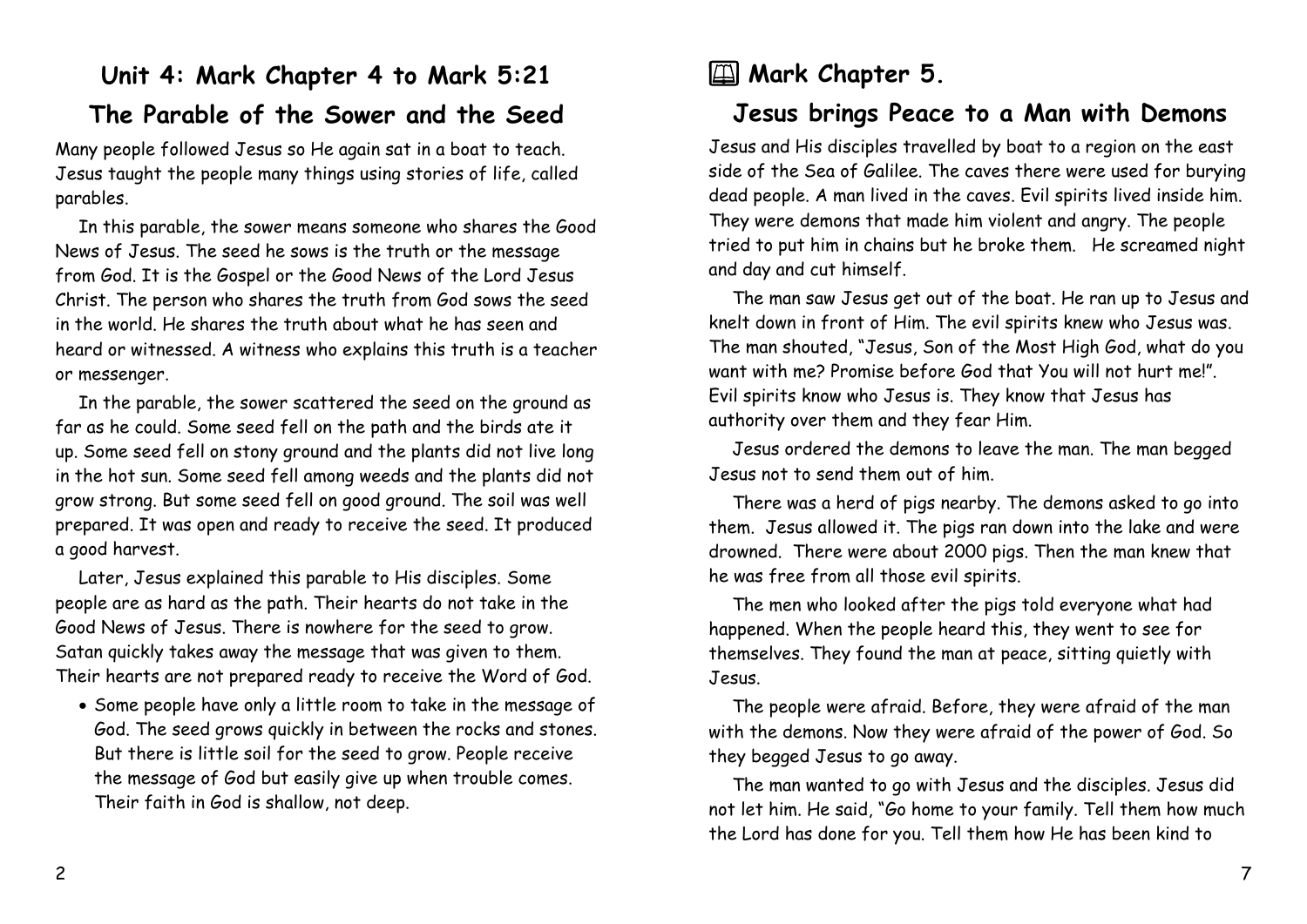The wind stopped and the lake immediately became calm. Normally, it takes a long time for waves to calm down.

Some of the disciples were experienced fishermen from the region of Galilee. They had never seen anything like this happen before. They were very afraid. They asked each other, "Who is this? Even the wind and the waves obey Him".

Jesus wanted to know why they were so afraid. He asked, "Do you not have any faith at all yet?". When our hearts are troubled, Jesus says the same thing to us, "Peace, be still! Calm down!" When troubles come, He is always there with us. He wants us to trust Him even when we are afraid. Jesus calmed the wind, the waves and the disciples.



- Some people have lives full of other things: worry, love of money and the things that money buys. These all weaken their faith. They love God but they also love other things. Their lives become unfruitful.
- Some people are open and ready to receive the Gospel. Then the Word of God grows and produces a good crop. The new life of true faith in God produces much good fruit. Hearts that are prepared well will receive and share the truth from God. Their lives will be fruitful.
- When we tell other people the Good News, some will understand. Others will not want to listen or they will not understand.
- Some will quickly follow Jesus but will get discouraged. They will quickly give up because of a weak faith.
- Some will follow Jesus but then go the wrong way in life because they also want to do many other things.

But the people who hear and understand these things will live fruitful lives in the Kingdom of God.

Jesus warned the crowds that if they did not understand this parable, then they would not understand the other parables. This is what Isaiah warned in the Old Testament. This is why Jesus warned everyone, "Those who have ears should listen".

This parable shows the difference between people who are saved and people who are lost. It shows what happens to people who do not listen carefully to the truth from God. Their hearts are not ready to receive the truth from God. They do not let the truth change their lives. Then their faith is not strong when troubles come. But those who are ready to receive the Word of God produce a good harvest at the right time. Their lives produce good things.